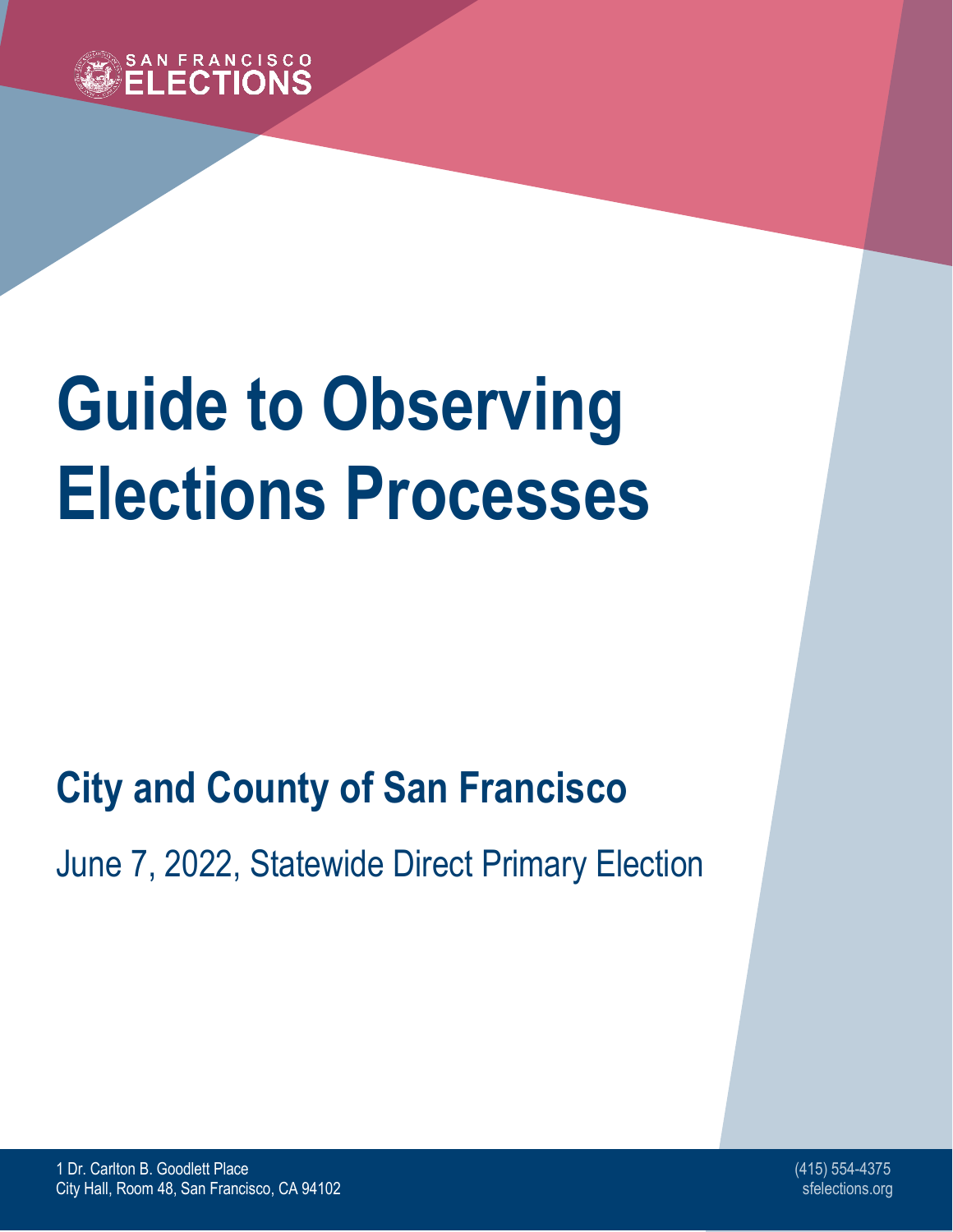# **Contents**

| I.        |                  |  |
|-----------|------------------|--|
| II.       |                  |  |
| А.        |                  |  |
| <b>B.</b> |                  |  |
| C.        |                  |  |
| D.        |                  |  |
| III.      |                  |  |
| А.        |                  |  |
| Β.        |                  |  |
| C.        |                  |  |
| D.        |                  |  |
| Ε.        |                  |  |
| F.        |                  |  |
| IV.       |                  |  |
| А.        |                  |  |
| <b>B.</b> |                  |  |
| C.        |                  |  |
| V.        |                  |  |
| А.        |                  |  |
| i.        |                  |  |
|           | ii.              |  |
|           | 1.               |  |
|           | 2.               |  |
|           | 3.               |  |
|           | $\overline{4}$ . |  |
| <b>B.</b> |                  |  |
| VI.       |                  |  |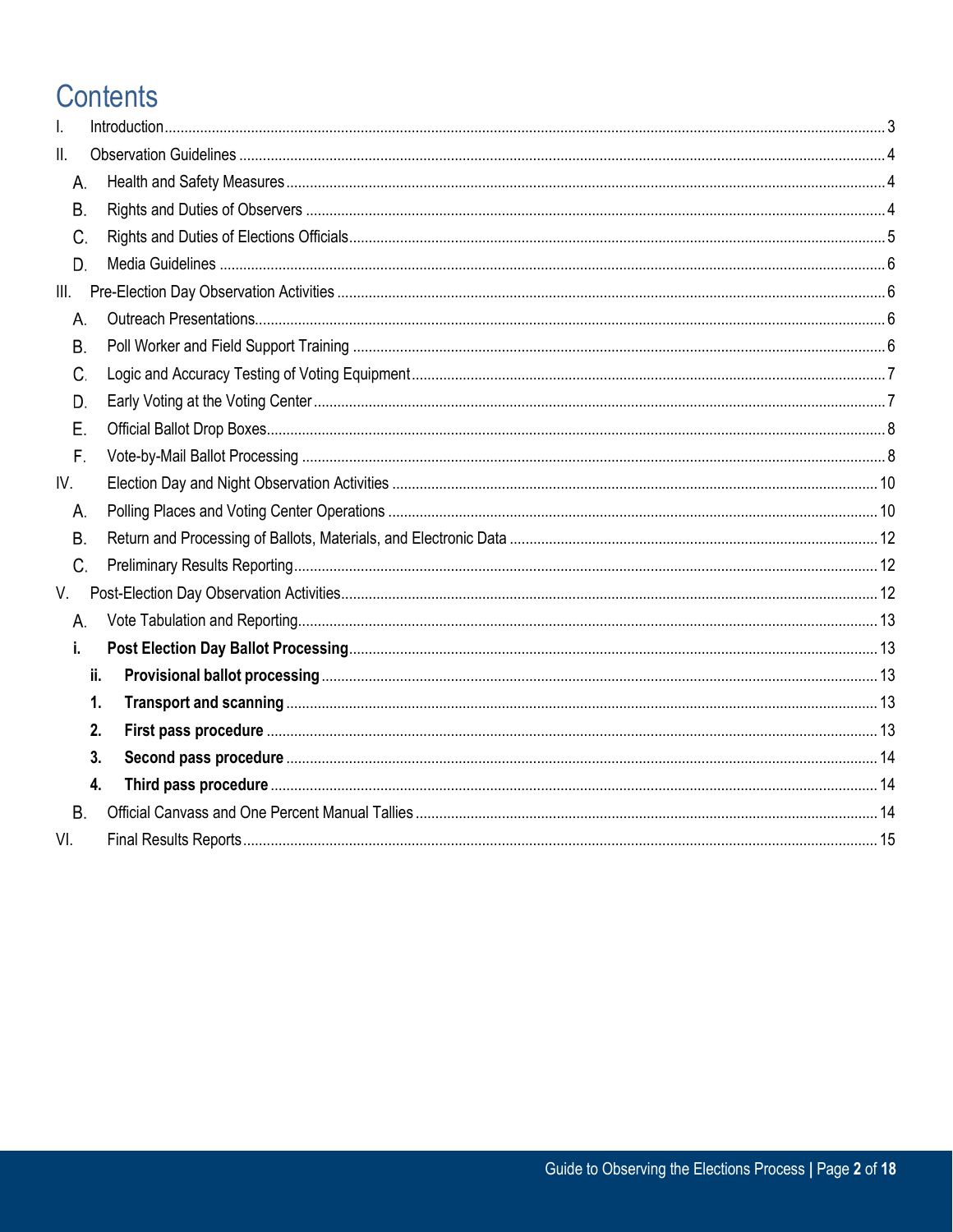# <span id="page-2-0"></span>**I. Introduction**

The mission of the San Francisco Department of Elections (Department) is to provide equitable access to voting and electionrelated services and to conduct free, fair, and functional elections for the City and County of San Francisco. In carrying out this mission, the Department must comply with all applicable federal, state, and local laws, as well as any election-related regulations issued by the California Secretary of State. Serving over 500,000 registered voters, the Department also makes a concerted effort to operate in an open and transparent manner in order to inspire public confidence in the integrity of elections in San Francisco. In every election, the Department therefore invites interested members of the public to observe elections processes in the context of safeguarding voting system security and preserving voter privacy.

Observers should be aware that several important procedures in the upcoming election will be temporarily modified per the provisions of Senate Bills (SB) 29 and 152, which were signed into law on February 19, 2021 and June 28, 2021, respectively. While SB 29 extended the temporary "universal vote-by-mail" rule requiring California elections officials to mail vote-by-mail (VBM) ballots to all actively registered voters, SB 152 extended three other temporary rules, all through the end of 2021. As a result, for the June 7, 2022, Statewide Direct Primary Election, the Department will: 1) facilitate universal access to its Accessible Vote-By-Mail System (instead of limiting it to voters with disabilities, in the military, or temporarily living overseas), 2) begin processing VBM ballots 29 days before Election Day (instead of 15 business days), and 3) accept timely postmarked VBM ballots received up to seven days after Election Day (rather than three days).

As in other recent elections, the Department will also offer in-person voting opportunities at its City Hall Voting Center beginning 29 days before Election Day and at all 588 polling places on Election Day.

This Guide has been drafted to help familiarize election observers with their rights and responsibilities, as prescribed by California Secretary of State guidance and various provisions in the California Elections Code. It also includes a schedule of activities, observable both in person and via sfelections.org/observe. (see Appendix A). This Guide is not intended to provide a formal analysis of applicable law or constitute legal advice.

While observers will find more detailed descriptions of their rights and responsibilities in this Guide, they should note that, as in prior elections, the Department will make a special effort to protect public health, voting system integrity, and voter privacy by establishing the following rules:

- $\checkmark$  All observers must sign in and out at all sites and be escorted to and from observable activity areas by Department staff.
- $\checkmark$  All observers and members of the media must wear blue identification badges issued by Department staff at all times while on site.
- $\checkmark$  In order to prevent crowding, Department staff may limit the number of observers in any given area.
- $\checkmark$  If other observers are waiting to enter an observable activity area, Department staff may limit the amount of time observers may stay on site.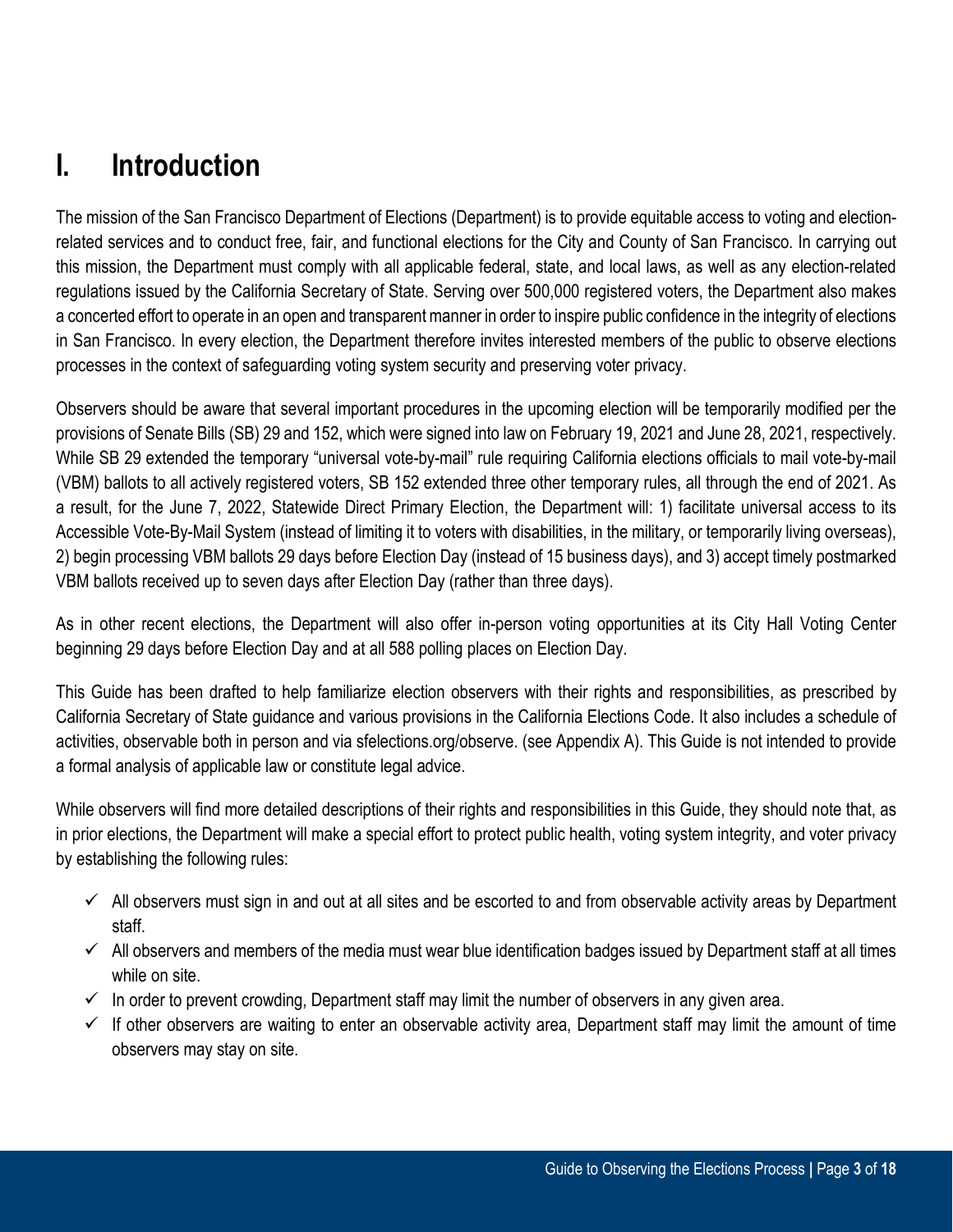# <span id="page-3-0"></span>**II. Observation Guidelines**

While the guidelines below were drafted and published by the California Secretary of State, observers should be aware that the law provides county elections officials with some discretion with regard to how they are applied in the specific circumstances of different jurisdictions.

### А. **Health and Safety Measures**

<span id="page-3-1"></span>The Department advises election observers to adhere to the latest health and safety guidance to ensure a safe and secure environment for election workers, voters, and the general public. As of issuance date of this Guide, face covering requirements have been removed indoors for fully vaccinated members of the public entering City Hall and other City facilities. However, face covering requirements remain in place for unvaccinated members of the public entering City Hall and other City facilities.

### **Rights and Duties of Observers B.**

# <span id="page-3-2"></span>**Observers have the right to:**

- 1. Observe pre-Election Day activities, as permitted by law, such as voting equipment preparation and testing and voteby-mail ballot processing.
- 2. Observe the proceedings at polling places, including the opening and closing procedures.
- 3. Obtain information from the voter list that is posted or otherwise available at of the polling place.
- 4. Take notes and watch election procedures.
- 5. View election-related activities at the central counting site on Election Day.
- 6. View the canvass of the vote activities following the election.
- 7. View vote-by-mail and provisional ballot processing.
- 8. Ask questions of poll workers as long as they do not interfere with the conduct of any part of the voting process.
- 9. Ask questions of supervisors at the central counting site as long as they do not interfere with the conduct of the election procedures.
- 10. Use an electronic device, including a smartphone, tablet, or other handheld device, at a polling place provided that the use of the device does not result in a violation of any other provision of the Elections Code.

# **Observers are responsible for:**

- 1. Checking in at each site, whether the polling place or central counting site.
- 2. Wearing an identification badge.
- 3. Maintaining a professional manner while observing the election process.
- 4. Ensuring they do not interfere with the election process.
- 5. Following established county observation rules/policies.

# **Observers must not:**

- 1. Interfere with the conduct of the election. The elections official is entitled to determine whether a person is interfering with the conduct of the election.
- 2. Physically handle any voting materials or equipment without the express permission of the elections official.
- 3. Move or rearrange tables, chairs, or voting booths at the polling place or central counting facility.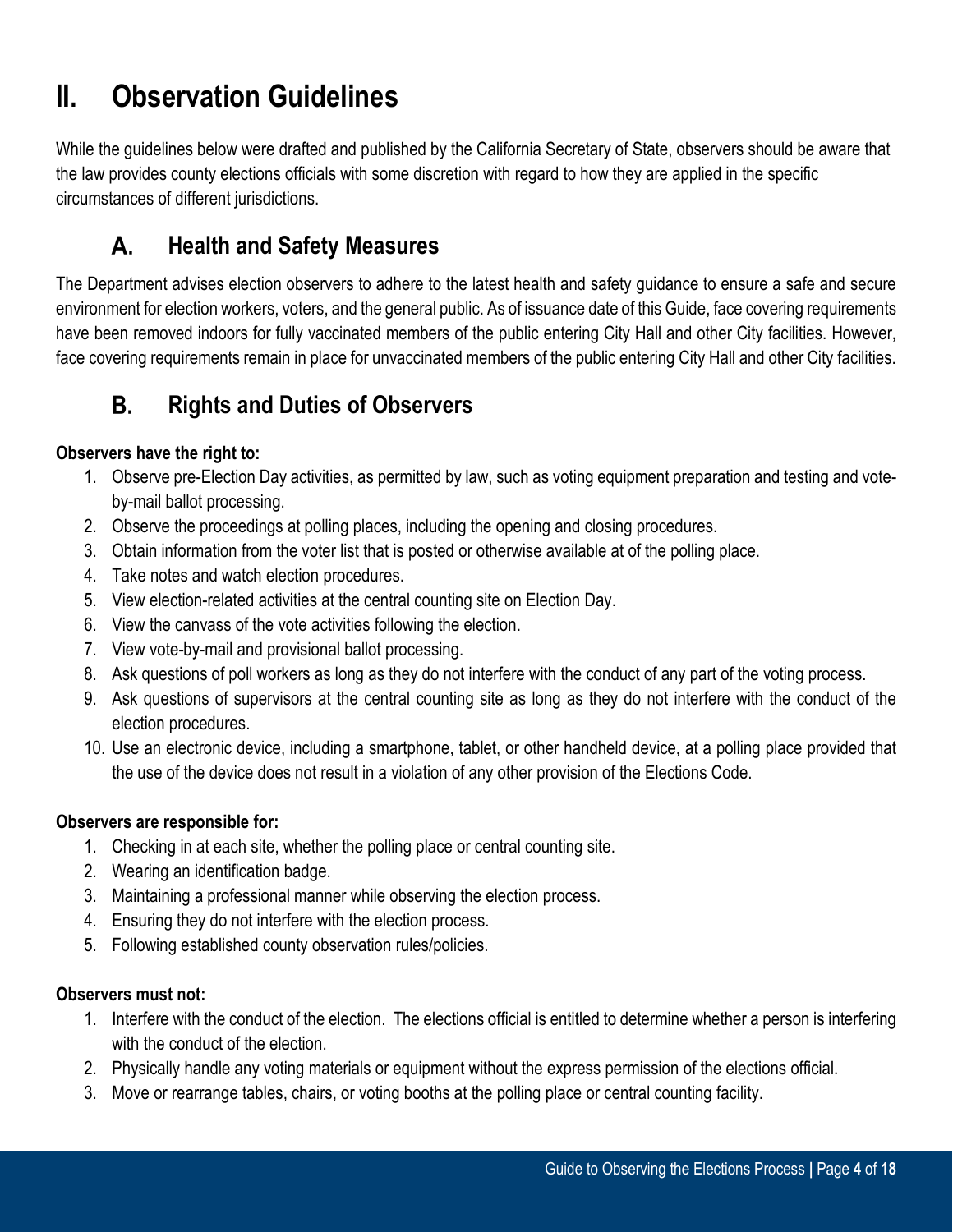- 4. Sit at the official worktables or view confidential voter information on any computer terminal or document.
- 5. Communicate with voters within 100 feet of the entrance to, or inside of, a polling place, a vote center, an elections official's office, or a official drop box location by encouraging them to vote for or against a person or a measure or regarding the voter's qualifications to vote. Exit polling of voters is permitted, provided it is conducted at least 25 feet away from the entrance to the polling place.
- 6. Directly challenge a voter. Only a member of a precinct board may do so, based on evidence presented.
- 7. Display any campaign material or wear campaign badges, buttons or apparel.
- 8. Wear the uniform of a peace officer, a private guard, or security personnel.
- 9. Talk to or attempt to stop poll workers or the central counting site workers while they are processing ballots.
- 10. Touch election personnel.
- 11. Eat or drink in a polling place or the central counting site.
- 12. Assist in operations at any polling place or the central counting site.
- 13. Prevent other observers from observing materials or a process.
- 14. Enter secure areas without express permission of the elections official.
- 15. Delay or interrupt scheduled operations and processes solely because an observer is present.

#### С. **Rights and Duties of Elections Officials**

### <span id="page-4-0"></span>**Elections officials have the right to:**

- 1. Use discretion in determining a sufficiently close distance for observers to stand from the process they want to observe.
- 2. Require observers to be quiet inside the observation area.
- 3. Use discretion to determine how (e.g., written or verbal) and to whom observers may pose questions and challenges during the observation process.
- 4. Ask an observer who does not follow observation rules to leave the premises.
- 5. Restrict the number of observers permitted in a room to prevent interference with the observed process.
- 6. Restrict the items observers may bring with them into the polling place or central counting site, such as cell phones, large bags, or back packs, etc.

### **Elections officials are responsible for:**

- 1. Maintaining the integrity of the administration of the election and determining observer misconduct or interference.
- 2. Establishing security rules for public observation. Examples of such rules are the use of sign-in sheets and identification badges and prohibiting the use of cell phones, pagers, cameras, and other audio or video equipment or electronic devices.
- 3. Providing notice to the public of the dates, times, and places of election-related activities that may be observed by the public, as required by law. For example, elections officials are required to provide 48 hours' notice for vote-bymail (VBM) ballot processing and five days' notice of the post-election one percent manual tally.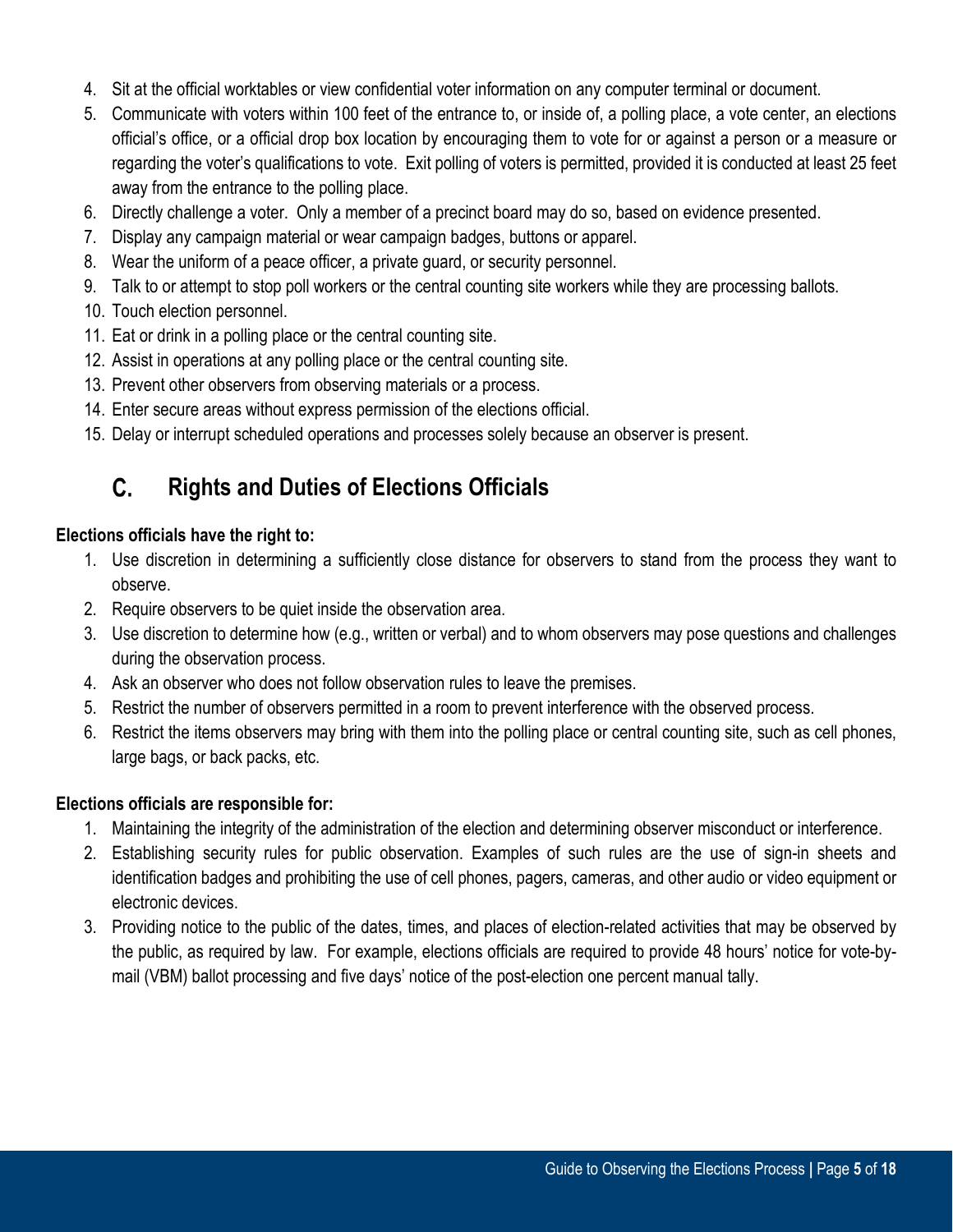#### **Media Guidelines** D.

<span id="page-5-0"></span>Members of the media cannot enter an area in which voting booths are available to voters. Also, the California Secretary of State has historically taken the position that cameras and video equipment are not allowed at polling places with some exemptions. For instance, if a credentialed media organization wants to photograph or film candidates casting their ballots into a tabulator or ballot box, the elections official may permit it, provided there is no interference with voting activities, intimidation of voters or poll workers, or compromise of any voter's privacy.

In general, the media is required to follow the guidelines noted above. The Department suggests that media organizations inform the Department prior to photographing or filming a voting center or polling place. In all instances, the media organization must obtain the consent of the voters present prior to filming or photographing voting activity. For additional information, please refer to the County Clerk/Registrar Voters Memorandum #18116.

# <span id="page-5-2"></span><span id="page-5-1"></span>**III. Pre-Election Day Observation Activities**

### **Outreach Presentations**  A.

In addition to conducting a year-round outreach program, the Department schedules election-specific outreach activities and presentations for each election. The Outreach Calendar can be viewed at *[sfelections.org/outreach/calendar](https://sfelections.org/outreach/calendar.html)*.

### В. **Poll Worker and Field Support Training**

<span id="page-5-3"></span>Starting approximately one month before each Election Day, the Department begins training the thousands of poll workers who serve voters on Election Day. Due to the Public Health Order, poll worker training classes, which last approximately 2  $\frac{1}{2}$ hours, will be held online, and focus on the rights of voters, including language and access rights; new health and safety procedures; proper setup and operation of voting equipment; procedures for processing voters; and transfer of custody protocols for ballots and other vital materials after the polls close.

In each election, Field Election Deputies (FEDs) serve as liaisons between poll workers and Department personnel in the Election Day Support Center at City Hall; each FED is responsible for supporting a territory of approximately 7-10 sites.

To prepare for Election Day, FEDs must complete several training sessions. The primary training session will be conducted via Zoom and will consist of a four-hour course addressing a variety of common and less common Election Day situations. FEDs will also be required to complete an online poll worker training course and attend an in person voting equipment practice lab, to gain a thorough understanding of voting procedures and poll worker duties. Finally, FEDs will complete a half-day route driving session, in which FEDs familiarize themselves with assigned territories.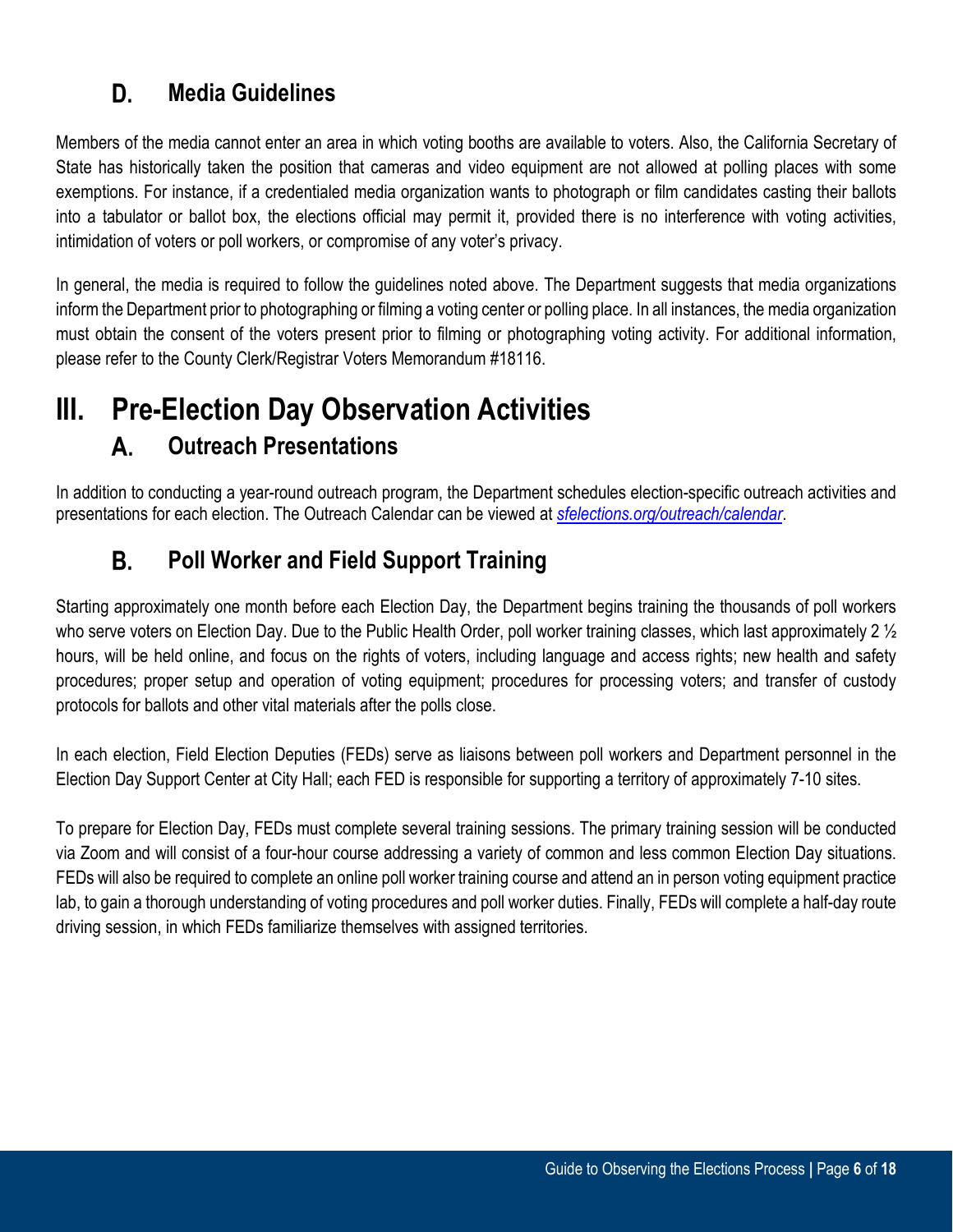#### **Logic and Accuracy Testing of Voting Equipment**   $\mathsf{C}$ .

<span id="page-6-0"></span>Prior to each election, the Department conducts Logic and Accuracy (L&A) testing of voting machines that comprise San Francisco's voting system: the ImageCast Evolution Ballot-Scanning Machine, ImageCast X Ballot-Marking Device, and ImageCast Central Scanner.

L&A testing ensures that the equipment properly records and accurately tabulates all votes.

The L&A Testing Board, which is composed of registered City voters with a variety of backgrounds, reviews and approves both the L&A plan and the L&A results for each election. In accordance with California Elections Code (CAEC) §15000, the Testing Board must certify testing results no later than seven days before Election Day.

# **i. ImageCast Evolution Ballot-Scanning Machines, used at the polling places on Election Day**

The first step in testing ballot-scanning machines is to run a set of test ballots and generate a tabulation report on those ballots. A team of proofers then compares marks on the test ballots against the machine's report. Any discrepancies are investigated until the issues can be resolved. Next, electronic memory card data is uploaded into the election database, with a second team of proofers reviewing all system entries for accuracy. As testing is completed on each unit, staff return the memory cards to the machines, affix security seals, and place the machines in a secured staging area at the warehouse in preparation for delivery to polling places.

# **ii. ImageCast X Ballot-Marking Devices, used at the voting center and polling places to facilitate accessible voting**

The first step in testing the accessible voting machines is to have proofers confirm that ballot printouts accurately reflect the marks made by Department personnel on a set of test ballots using the touchscreen interface. Next, printouts are scanned on the ballot-scanning machine and the tabulation report is reviewed. Then, Department staff test each accessible machine's audio and audio-tactile interface (ATI) components before affixing security seals to the machines and transferring machines to a secured staging area at the warehouse in preparation for delivery to the Voting Center and polling places.

**iii. ImageCast Central Count Scanners, used primarily to tabulate vote-by-mail and provisional ballots** The testing procedures for central count scanners are similar to the testing procedures used for ballot-scanning machines. However, because these machines process ballots of all ballot types included in the election, test ballots for the scanners include all ballot types.

During the election cycle, on each day before the Department processes ballots, the scanners are re-tested before any cards are processed. This daily testing is performed to ensure that the equipment is functioning properly and accurately throughout the duration of ballot processing.

### **Early Voting at the Voting Center**  D.

<span id="page-6-1"></span>The Voting Center will be set up inside City Hall and will be open every weekday from May  $9<sup>th</sup>$  through June  $7<sup>th</sup>$  (except Memorial Day, May 30<sup>th</sup>), and on the two weekends prior to Election Day. This site will serve all City residents who wish to register to vote, drop off their vote-by-mail ballots, use accessible voting equipment, or cast the ballot in person.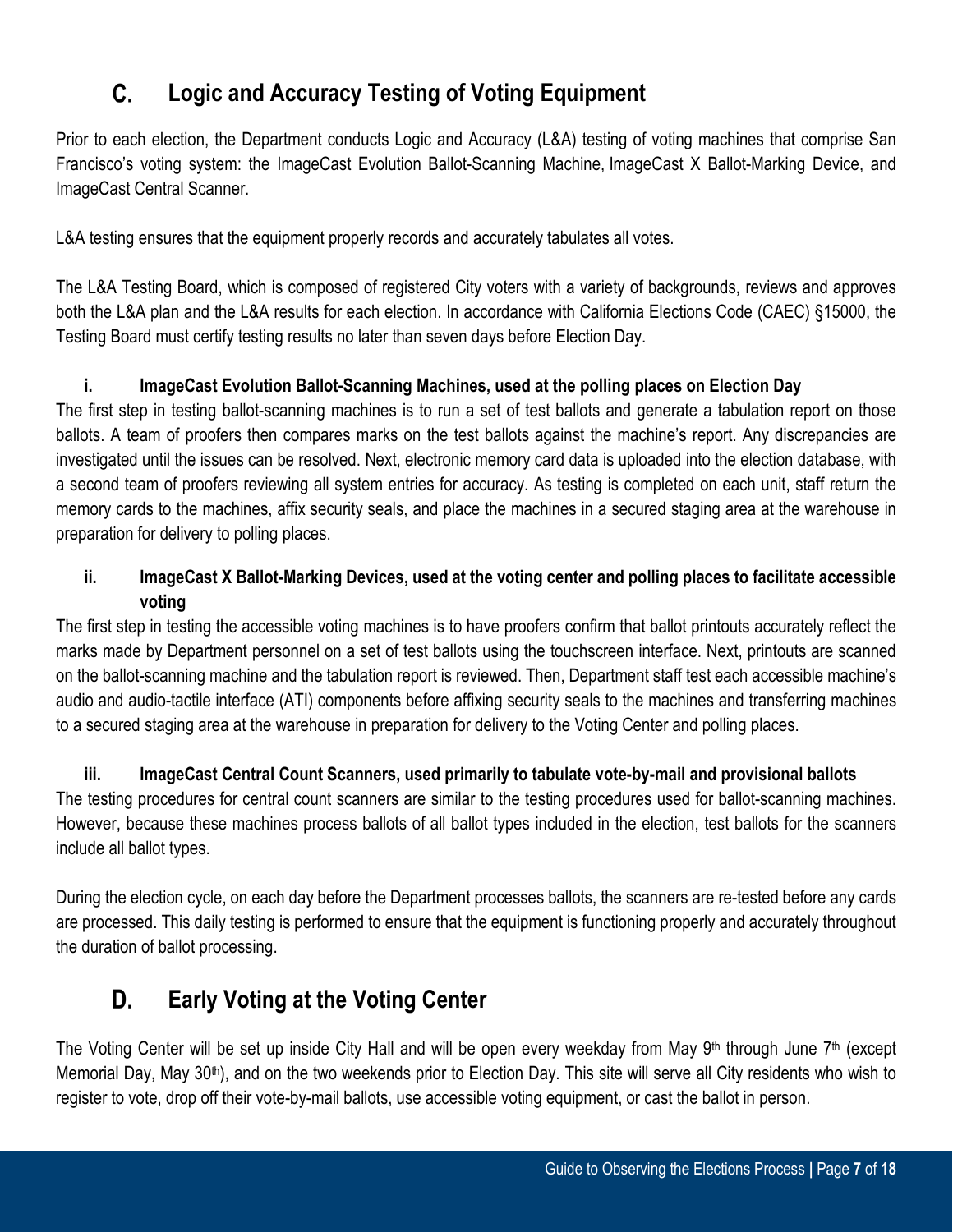At the Voting Center, the Department will provide accessible-marking devices but there will be no ballot-scanning machines onsite. Ballots cast at the Voting Center on Election Day are not tabulated immediately as poll ballots are, but are instead secured in return envelopes for processing and tabulation at a later time.

### Е. **Official Ballot Drop Boxes**

<span id="page-7-0"></span>The Department of Elections will provide 34 official ballot drop boxes in neighborhoods across the City. These boxes will be available 24/7 through 8 p.m. on Election Day, June 7<sup>th</sup>. These official ballot drop-off boxes will be easily recognizable, red, white, and blue, and all sides of the box will bear an American flag and the official seal of the City and County of San Francisco, and show "OFFICIAL BALLOT DROP BOX". All instructions will be printed in English, Chinese, Spanish, Filipino, Burmese, Japanese, Korean, Thai, and Vietnamese., and will be serviced by official ballot collectors on a daily basis. For locations, visit the [Official Ballot Drop-Off Stations](https://sfelections.sfgov.org/expanded-ballot-drop-services) page.

All of San Francisco's official ballot drop boxes have been designed and installed in accordance with state guidelines to prevent physical damage and unauthorized access to voted ballots. These boxes have been constructed of durable steel with a tamper-proof design and locking mechanisms and will be firmly fastened to the ground. Sheriff deputies will oversee the secure transport of cast ballots to City Hall throughout the voting period. Department of Elections staff will close and lock all ballot boxes at the close of polls on Election Day until the next voting period.

### F. **Vote-by-Mail Ballot Processing**

<span id="page-7-1"></span>While observers are welcome to watch vote-by-mail ballot processing in person and are generally allowed to come close enough to processors to confirm that proper procedures are being followed, CAEC §15104 prohibits observes to touch or handle vote-by-mail ballots.

Observers may also watch vote-by-mail ballot processing online at [www.sfelections.org/observe.](http://www.sfelections.org/observe)

With the passage of SB 152 that made several temporary amendments to the California Elections Code the Department can commence ballot processing 29 days before Election Day instead of 15 business days.

Vote-by-Mail ballot processing consists of four steps: 1) envelope scanning, 2) signature comparison, 3) ballot extraction, and 4) votemark scanning. As part of Step 2, Department staff attempt to notify any voters who have submitted ballot return envelopes with missing or mismatched signatures, encouraging such voters to submit new signature samples so their ballots can be accepted. As part of Step 4, dedicated teams "adjudicate" (interpret ambiguous marks using standardized rules) or "remake" (duplicate valid votemarks on irregular ballots onto new ballots for counting). Each of these four and two ancillary ballot processing steps are described in details below.

**1. Envelope scanning.** The Department will begin scanning returned vote-by-mail envelopes as soon as it receives the first such envelope in August.

San Francisco's official vote-by-mail return envelopes include barcodes with ID number of the voter to whom the enclosed ballot was mailed. Upon receipt of each official return envelope, the Department uses an Agilis Ballot Sorting system to read the envelope's barcode and to scan, upload, and link the signature on the envelope to the voter's record in the Election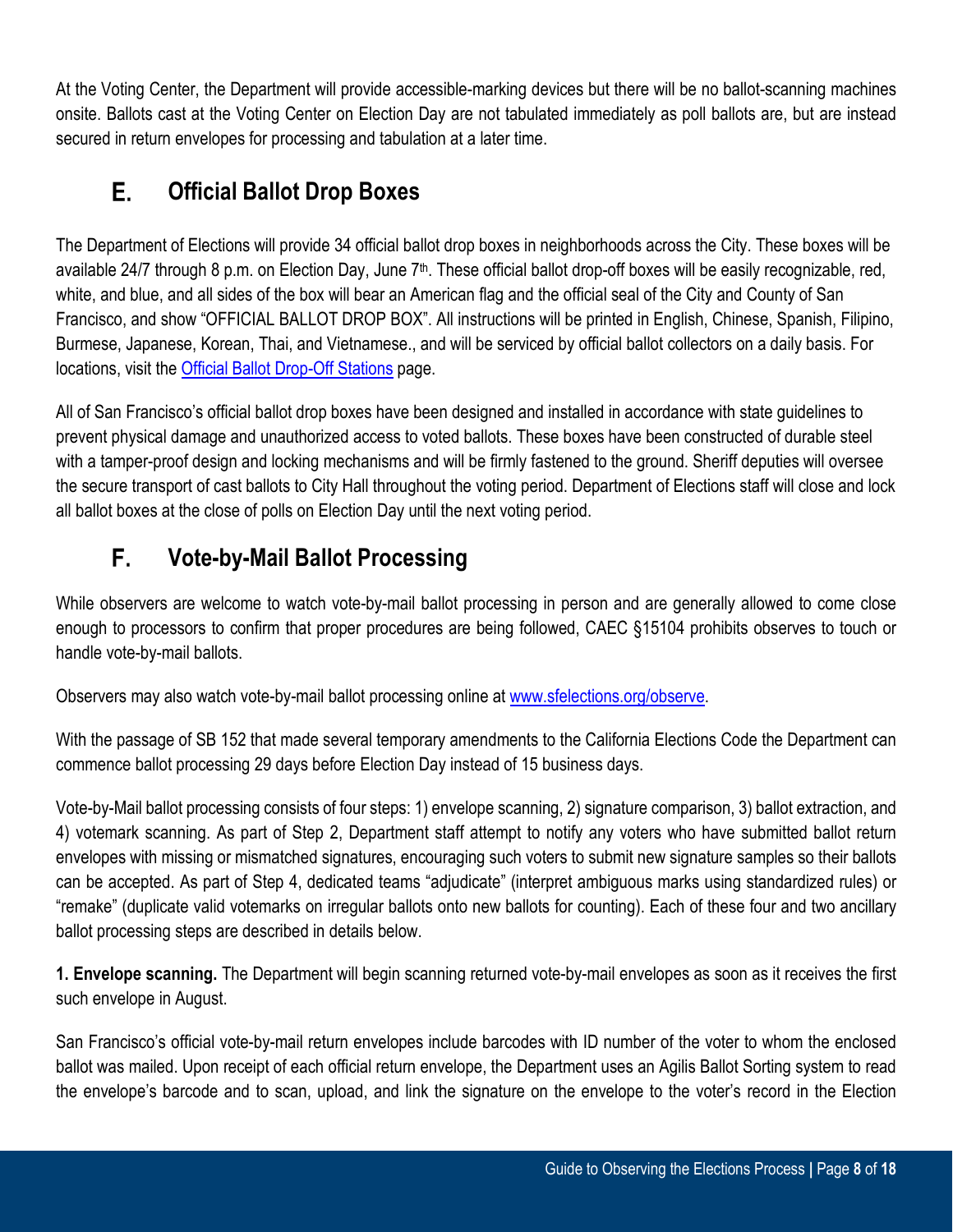Information Management System (EIMS) registration database. Staff also use the Agilis system to divert unreadable return envelopes, separating them for manual review.

Vote-by-mail return envelopes successfully processed by the Agilis system, as well as those processed by manual envelope review teams, will be forwarded to the signature comparison team.

**2. Signature comparison.** The Department utilizes a multi-stage review process to compare each ballot envelope signature with the signatures on file for that voter. Using this method, no ballot is challenged for a signature-related reason unless the signature in question has been reviewed by three different staff members and compared to all signatures in the voter's record.

In the first stage, a staff member compares the signature on a given return envelope to the signature image from the corresponding voter's affidavit of registration, and determines whether these two signatures compare by looking for common characteristics. If the signatures compare, the ballot is accepted and transferred to the extraction team for opening and tabulation. If the signatures do not compare, the ballot is placed on pending status and proceeds to the second stage.

In the next stage, a different staff member compares the voter's signature on the return envelope to all other signatures in the voter's file. Only when the signature does not compare to any signature on file, will the ballot proceed to the third stage. In this final stage, another staff member again compares the signature to all signatures in the voter's records. If, after three attempts to find a comparable signature, staff still cannot verify the signature on the return envelope compares with one on any form signed by the voter to whom the ballot was sent, the ballot must be challenged and the voter notified.

# **i. Voter Notification Program.**

The Department attempts to contact voters with challenged ballots using several methods. First, the Department mails a bilingual cure form regarding the challenge and actions the voter must take to allow the Department to count the ballot, and a postage-paid return envelope Second, the Department provides notification to voters with challenged ballots via the Department's online Voter Portal, which offers a digital version of the cure form. Finally, if the voter has an email address or telephone number on file, the Department attempts to contact the voter by email and/or telephone, generally within one working day of challenging the ballot.

Voters may return challenge cure forms by mail, email, or fax, as well as in person to any polling place or voting center. Upon receipt of a challenge cure form, a staff member scans the voter's signature sample, links the scan image to the voter's file for future reference, accepts the voter's ballot, and forwards the ballot envelope on to the ballot extraction team.

**3. Ballot extraction.** After undergoing envelope scanning and signature comparison, accepted vote-by-mail envelopes will proceed to ballot extraction phase. The ballot extraction team will begin inserting ballot envelopes into the Opex high speed envelope extractors. After ballot envelopes are processed (slit open) by the machine, staff will manually remove and flatten individual ballot cards and ready them for scanning. Throughout the extraction process, staff will protect vote secrecy by keeping envelopes face down so that voter information is removed from view. After extraction and flattening, boxes of accepted ballots will be transferred to the votemark scanning team.

**4. Votemark scanning.** After ballot cards have been removed, staff will scan the cards for tabulation using ImageCast Central (ICC) scanners. When scanned ballots contain potentially valid over-votes, under-votes, blank contests, marginal marks, or write-in votes, ICC scanners divert such ballots for manual review and adjudication.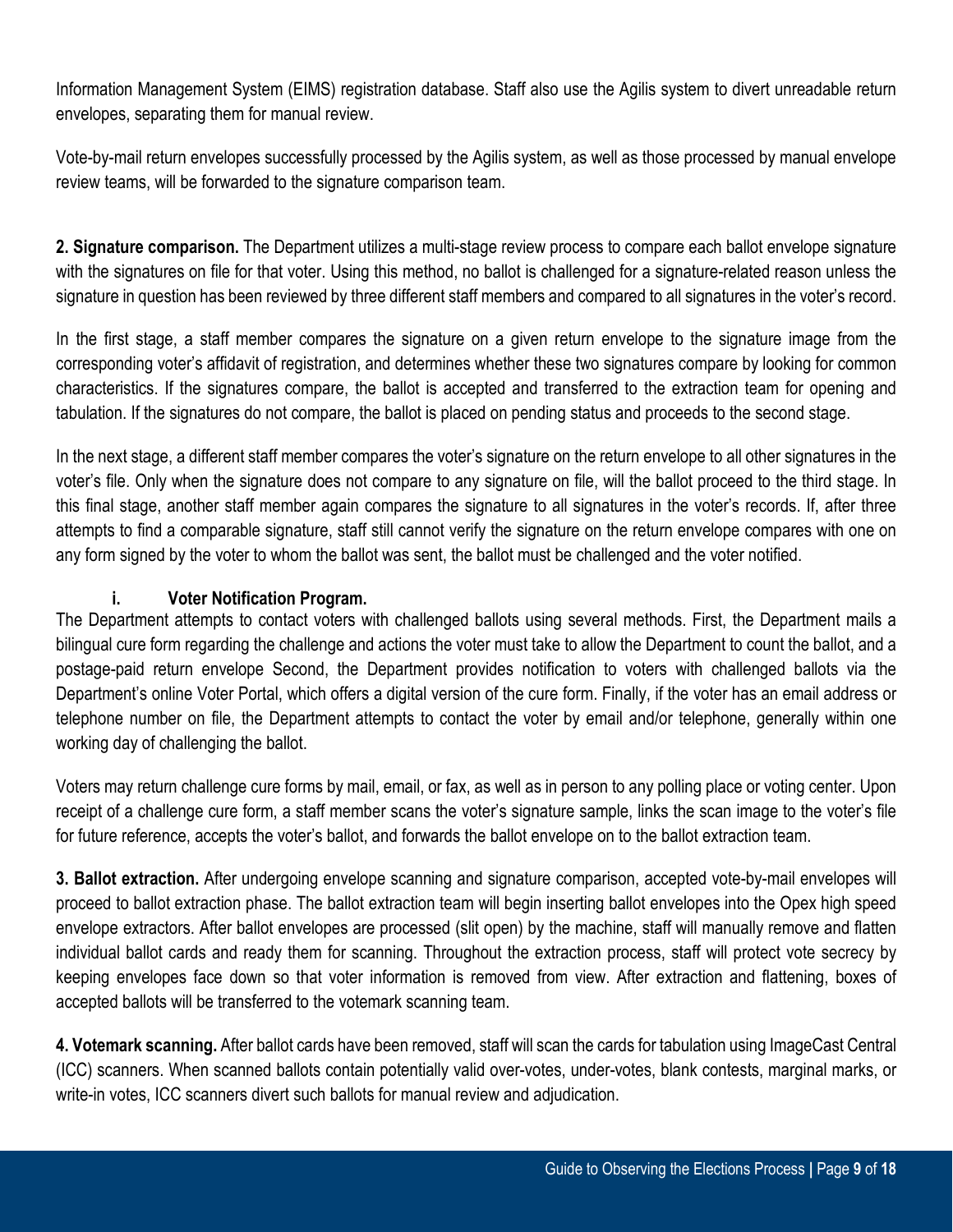### **i. Ballot adjudication and remake**

State law requires the Department to count irregular votemarks, provided the intent of the voter is clear. Therefore, when an ICC scanner detects a ballot with marginal or irregular markings or a write-in vote, an image of the ballot is sent to an adjudication team for review and interpretation.

Some types of irregularly marked ballots require Department staff to remake ballots on ballot-marking devices so votes can be read and tabulated properly by ICC scanners. These include provisional ballots with invalid votes (e.g., those cast by voters using ballot types containing contests in which they are not eligible to vote and physically damaged vote-by-mail ballots (such as partially torn ballots).

To ensure consistent processing, both tasks are completed by two person teams using illustrated guides with standardized rules.

After processing and tabulation, original, adjudicated and remade ballots will be securely transferred and stored at the Department's warehouse for the duration of archival period.

### **Launching a challenge**

While vote-by-mail ballots may be challenged on a number of grounds, challengers must enter the challenge before the ballot envelope in question is opened, and "Because the voter is not present, the challenger shall have the burden of establishing extraordinary proof of the validity of the challenge at the time the challenge is made (CAEC §§15105, 15106).

Observers may challenge whether those Department personnel handling vote-by-mail ballots are following established procedures, including verifying signatures and addresses by comparing them to voter registration information, securing ballots to prevent any tampering before counting, etc.

Challenges may also be made for the same reasons as those made against a voter voting at a polling place (CAEC §§14240, 15105).

# <span id="page-9-0"></span>**IV. Election Day and Night Observation Activities**

#### **Polling Places and Voting Center Operations**  А.

<span id="page-9-1"></span>On Election Day, observers may observe voting activities at polling places, ballot drop-off stations, and the City Hall Voting Center. While observing in voting areas, observes must respect the rights of voters to cast a secret ballot and to vote in an environment free of intimidation. Observers must check in at each observation area (polling place, City Hall, the warehouse) and wear identifying badges at all times while observing the elections process. Observers should also be aware that state law specifically prohibits observers from handling and viewing certain election materials including: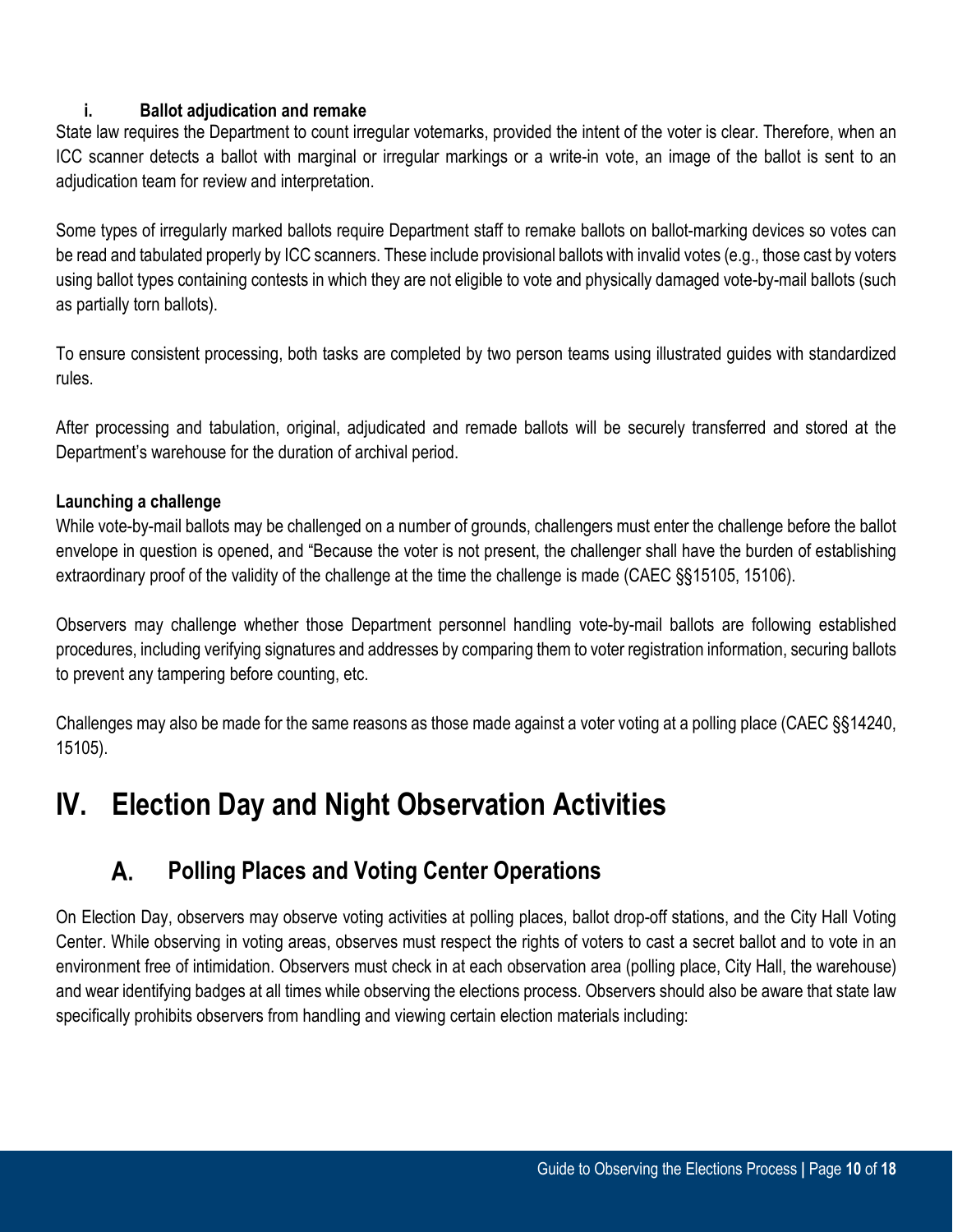### **i. Voted Ballots**

The California Constitution guarantees every voter the right to cast a secret ballot. A number of Department procedures are designed to prevent the accidental or intentional disclosure of ballot selections to others. Observers must respect this right to secret ballot and avoid viewing, or appearing to view, marked ballots.

### **ii. Roster of Voters**

CAEC §14223 allows observers to inspect rosters, but observers may not sit at the official election table with poll workers or "impede, interfere, or interrupt the normal process of voting".

### **iii. Ballot Containers**

CAEC §15204 prohibits members of the public from touching ballot containers. Unauthorized persons, including observers, may not touch or move any voting equipment.

### **iv. Voters and Poll Workers**

Observers should generally avoid the use of cameras, including cell phones, in all Department facilities. Camera and cell phone usage may distract or intimidate voters and poll workers, and may also violate, or appear to violate, the privacy of voters. If an observer wishes to use a cell phone or take a photograph of any person or item, the observer must get express permission from the election officials.

### **v. Assisting voters**

While at a polling place or voting center, observers may notice that some voters receive assistance in voting. The law allows a voter to bring any one or two people, other than the voter's employer or union representative, into a voting booth in order to help the voter mark selections on the ballot (CAEC §14282). As part of their official duties, poll workers may help voters as well, and in any case must keep a list of assisted voters in the roster of voters (CAEC §14283). The law also allows poll workers to deliver and retrieve necessary supplies and ballots to voters unable to enter polling place to conduct curbside voting. Observers may observe voters being assisted, provided they do not intimidate the voter or violate the voter's right to cast a secret ballot.

### **vi. Challenges**

While observers and members of the public are entitled to suggest that one or more voters be challenged, only poll workers and elections officials may actually do so, and only on the grounds enumerated in CAEC §14240. All challenges must be conducted in conformance with the specific rules, oaths, and procedures in Article 3 of the same code. Therefore, if an observer believes a voter should be challenged, the observer must notify a poll worker or an elections official rather than attempting to make the challenge. A poll worker will in turn immediately contact the Department of Elections for assistance before any further action is taken.

When a challenge is being evaluated, the law requires that "Any doubt in the interpretation of the law shall be resolved in favor of the challenged voter." (CAEC §14252) Other voters must be permitted to continue to vote and if "persistent challenging of voters is resulting in a delay of voting sufficient to cause voters to forego voting because of insufficient time or for fear of unwarranted intimidation, the board shall discontinue all challenges." (CAEC §14253)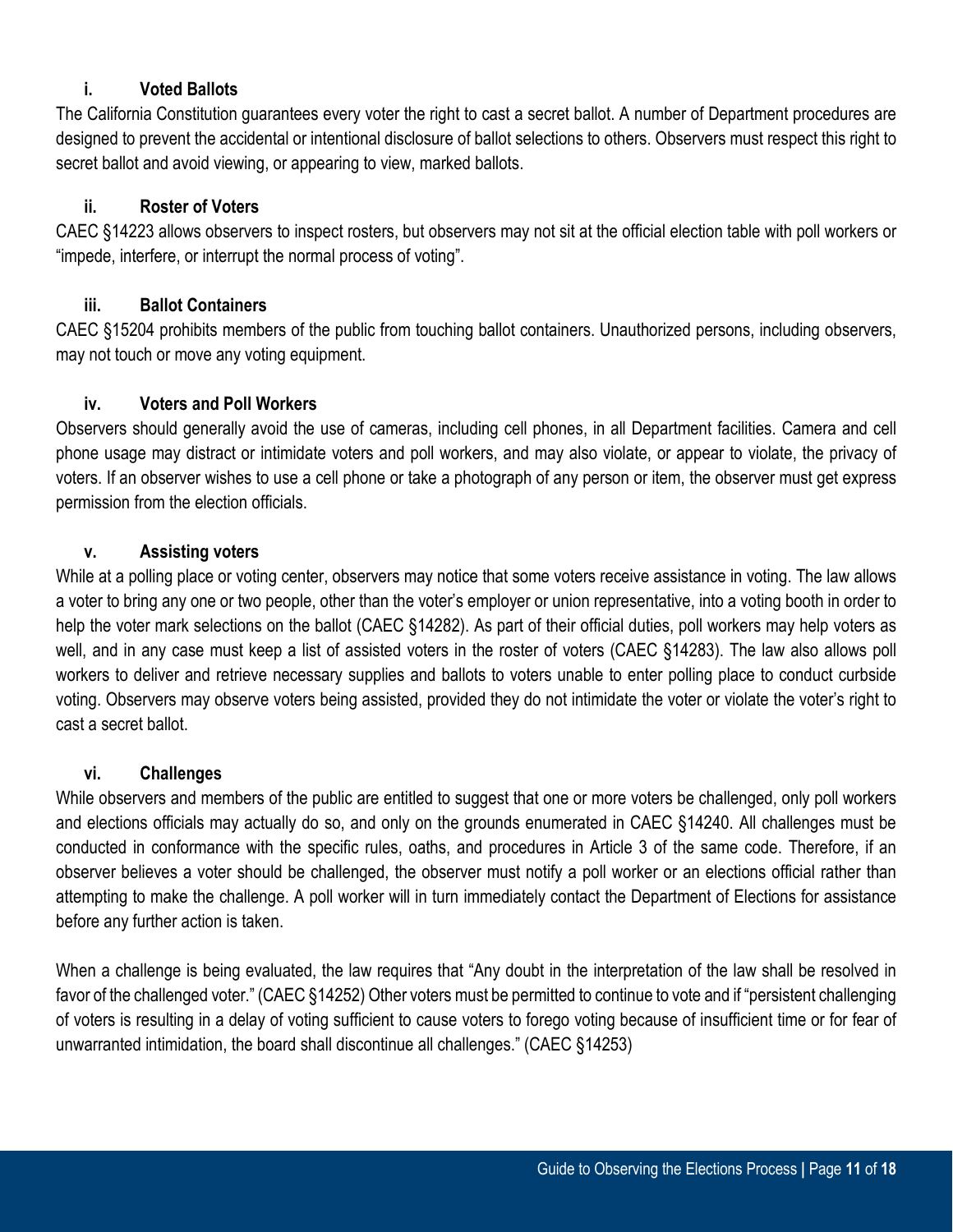# **i. Election Center Phone Bank**

To provide support and answer questions from poll workers and others in the field, and to dispatch in-person assistance or additional supplies as needed, the Department organizes the Election Center, staffed with phone bank operators using a networked computer application called Incident Reporting Information System (IRIS). Observers are welcome to watch the activities in the Election Center, which is open from 5:30 a.m. until approximately midnight on Election Day and is housed in the area adjacent to City Hall cafeteria.

#### В. **Return and Processing of Ballots, Materials, and Electronic Data**

<span id="page-11-0"></span>To facilitate the receipt of vital polling place materials, the Department establishes an Election Night Processing Center at its warehouse at Pier 31. After the polls close, poll workers prepare rosters of voters and ballots for transport by Deputy Sheriffs, who collect these items (San Francisco Charter § 13.104.5). Meanwhile, Municipal Transportation Agency (MTA) officers are entrusted with the collection of electronic data and transport of memory cards from polling place voting equipment to the second collection point at McAllister Street entrance at City Hall. Observers are welcome to watch deliveries to the warehouse or City Hall on Election Night, but must avoid interfering with those engaged in these critical tasks.

#### **Preliminary Results Reporting**   $\mathsf{C}$ .

<span id="page-11-1"></span>The Department will release the first preliminary summary report of election results at approximately 8:45 p.m. This report will provide the results from the vote-by-mail ballots that the Department received and processed before Election Day.

With this first summary report, the Department will also release a preliminary Statement of the Vote, ranked-choice reports, and Cast Vote Record data.

At approximately 9:45 p.m., the Department intends to release a second summary report of results that includes votes cast at the polling places. At approximately 10:45 p.m., the Department intends to release a third summary report of results.

After all polling places have reported results, the Department will release a fourth summary report, as well as a second preliminary Statement of the Vote, ranked-choice reports, and Cast Vote Record data.

Election results will be available from the following sources:

- 1. Statewide Election results will be available at sos.ca.gov
- 2. San Francisco Government Television (Channel 26)
- 3. Online at the Department's website, *[sfelections.org/results](https://sfelections.sfgov.org/results)*
- 4. Department's office in Room 48, City Hall

# <span id="page-11-2"></span>**V. Post-Election Day Observation Activities**

Observers must check in at each observation area (Polling Place, City Hall, the warehouse) and wear identifying badges at all times while observing the elections process. During observation, Observers may direct questions regarding procedures to the designated staff member in a manner that does not interfere with procedures. This staff member, whose presence in the area will be specifically for observers, will be identified upon arrival at observation area. The staff member may answer, or direct them to an appropriate subject-matter expert. Depending on the complexity of the question, the Department may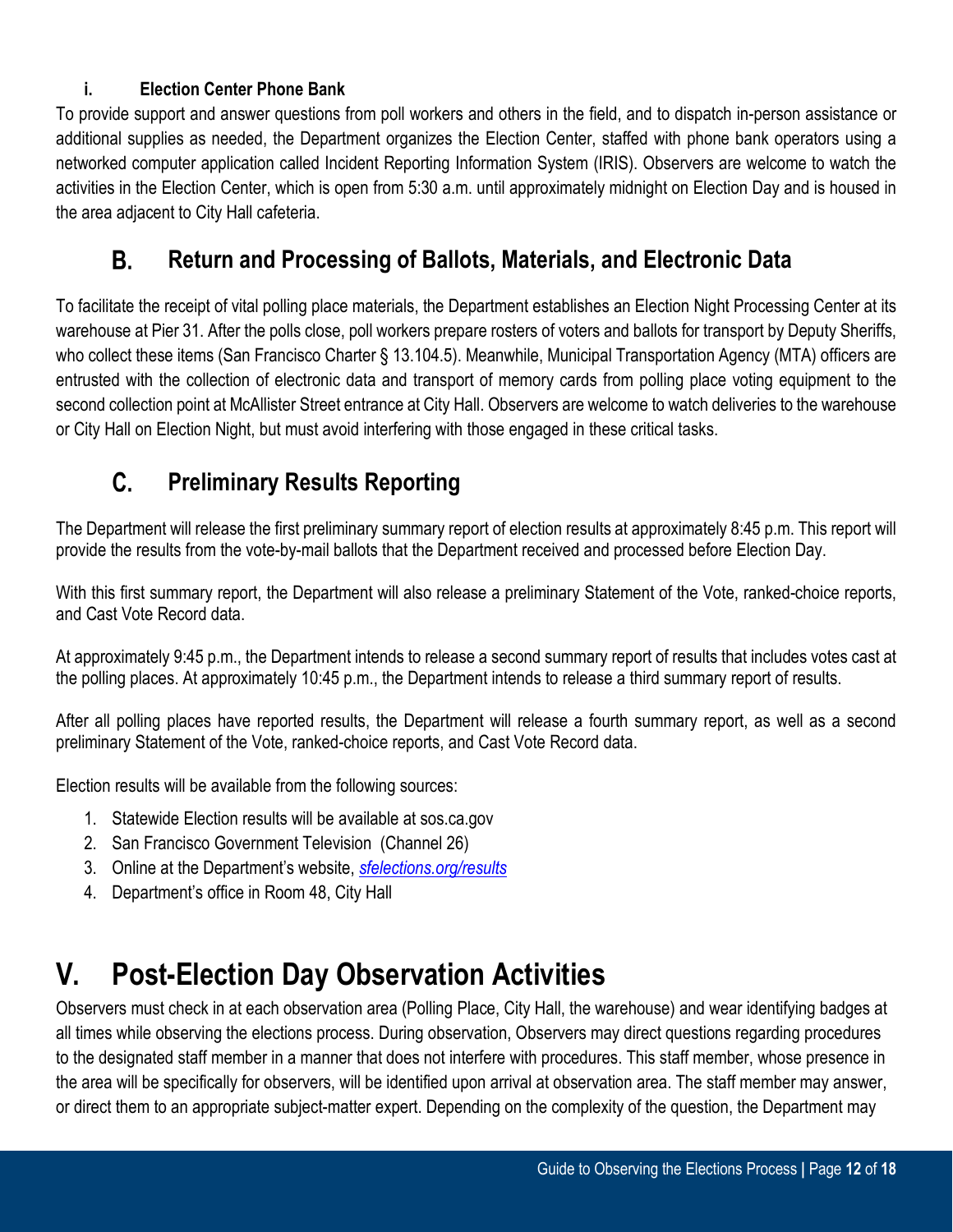<span id="page-12-0"></span>ask the requestor to put the inquiry in writing to facilitate follow up.

#### А. **Vote Tabulation and Reporting**

Ballot processing continues after Election Day until the Department has counted all ballots. At 4 p.m. every day on which the ballots are counted, the Department will release updated results reports. On any days during which no ballots are counted, the Department will post a notice on its website stating that no update will be issued for a specified day or days.

# <span id="page-12-1"></span>**i. Post Election Day Ballot Processing**

After Election Day, Department staff continue to process all ballots cast up through the close of the polls, including voteby-mail ballots, conditional ballots cast at the Voting Center, and provisional ballots cast at polling places, as well as many ballots received after Election Day, including later-received but still timely cast vote-by-mail ballots and challenged ballots timely cured by voters.

# **ii. Provisional ballot processing**

<span id="page-12-2"></span>Per state law, any voter whose eligibility to vote in the current election cannot be immediately established is entitled to vote provisionally using a special envelope that also serves as a voter registration affidavit. (CAEC §14310, § 2160) Provisional voters will include any polling place voters not listed on the precinct roster, any in-person voters not registered to vote anywhere in San Francisco, and any in-person voters whose voter registration records indicate they may have already returned a ballot for this election.

# **1. Transport and scanning**

<span id="page-12-3"></span>On Election Night, Deputy Sheriffs transport provisional ballot envelopes from all polling places to the Department's warehouse at Pier 31. At the warehouse, staff organize the envelopes by precinct and count them manually; this preliminary count is released to the public the next day and updated throughout the Canvass period. Once counted, provisional ballot envelopes are transported to City Hall.

At City Hall, the front of each provisional ballot envelope is digitally photographed for upload to the Department's local voter registration database. (Staff divert hard to scan or apparently blank or spoiled provisional envelopes to a special area and process them manually.) To ensure all valid provisional ballots are accepted for counting, provisional ballot envelopes are processed in three separate stages, or passes, as described below.

# **2. First pass procedure**

<span id="page-12-4"></span>In the first pass, Department staff begin by using the name provided on each provisional envelope scan image to search for a matching registration record in the Department's voter registration database. If first pass staff cannot find a matching registration record, they will create a partial registration record using the voter's name, link the provisional ballot to that record, and forward the provisional ballot to the second pass team. If first pass staff do find a registration record matching a voter's information provided on the envelope, they will link the ballot to that record and then perform several checks before accepting the provisional ballot for counting.

If the database indicates that 1) the voter may not be registered to vote in San Francisco, 2) the voter may have already cast a ballot in the current election, 3) the voter may not have a signature on file comparing to the one on the provisional envelope, or 4) the voter may have moved out of San Francisco, first pass staff place the ballot on pending status and forward it to the second pass team for further review (no ballots are challenged in the first pass).

If the database does not indicate any such issues, the ballot is accepted for counting.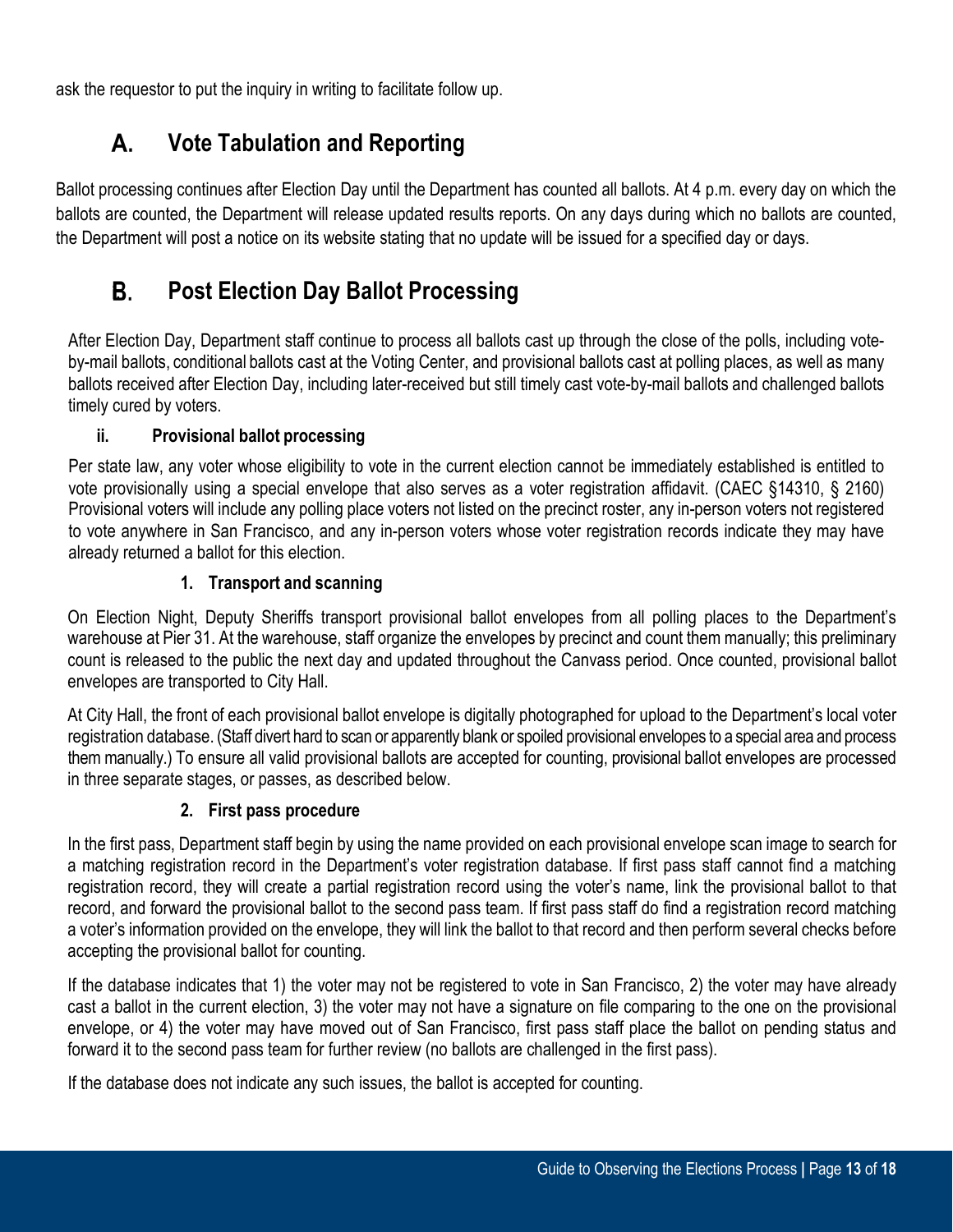### **3. Second pass procedure**

<span id="page-13-0"></span>In the second pass, Department staff begin by processing the registrations of any previously unregistered but eligible provisional voters using the information provided on their ballot envelopes (forwarding any registrations which appear to lack a local residential address to the third pass team). Next, staff perform another round of research using information in both local and statewide registration databases before accepting each ballot, challenging it, or forwarding it to the third pass team:

- In the first pass, staff forward any provisional ballot with an envelope indicating the voter may no longer lives in San Francisco to the second pass team. In the second pass, staff challenge ballots with out of county residential addresses, and forward those with mailing addresses.
- In the first pass, staff forward any provisional ballot with an envelope signature that did not compare to any on file in the voter's registration record to the second pass team. In the second pass, staff search again for a comparable signature and either accept (comparable signature is found) or forward the ballot (comparable signature is not found).
- In the first pass, staff forward any provisional ballot with no signature on the envelope to the second pass team. In the second pass, staff manually examine both sides of the envelope for a signature – if staff still cannot find a signature, the ballot must be challenged.
- In the first pass, staff forward any provisional ballot cast by a voter whose voting history in the database indicates they may have already cast a ballot in this election to the second pass team. In the second pass, staff process this history in accordance with the [SOS ballot processing rules.](https://elections.cdn.sos.ca.gov/ccrov/2021/july/21101cik.pdf)
- In the first pass, staff forward any provisional ballot cast by a voter whose record in the database indicates they may not be registered to vote in San Francisco to the second pass team. In the second pass, staff process this issue in accordance with the [SOS ballot processing rules.](https://elections.cdn.sos.ca.gov/ccrov/2021/july/21101cik.pdf)

# **4. Third pass procedure**

<span id="page-13-1"></span>In the third pass, after conducting further research, staff may accept provisional ballots that were previously put on a pending status. However, all provisional ballots with critical outstanding issues at the end of the third pass must be challenged and the voter notified as necessary (some issues, such as signature miscompare, can be cured, while others, such as living in another county, cannot). Although the vast majority of ballots will be either accepted or challenged in the third pass, there is one situation in which a ballot will remain in pending status until further determination, namely when a voter record indicates the provisional voter may have voted at a polling place in another county, but that county has not yet finished processing and uploading its voting history to the state database.

#### **B. Official Canvass and One Percent Manual Tallies**

<span id="page-13-2"></span>The Department must begin the Official Canvass, or internal audit of election results, no later than the Thursday following Election Day (CAEC §15300). The canvass entails many tasks, among which are tallies of ballots cast in one percent (1%) of precincts participating in an election, as well as 1% of the vote-by-mail and other ballots cast in an election. The canvass also includes an inspection of all materials returned by poll workers, and a reconciliation of the number of signatures on rosters of voters against the number of voted ballots recorded on Posted Ballot Card Statements.

The Official Canvass is conducted primarily at the Department's warehouse at Pier 31. Observers visiting the warehouse during canvass should identify themselves to Department staff as the area is secured by the Deputy Sheriffs and is accessible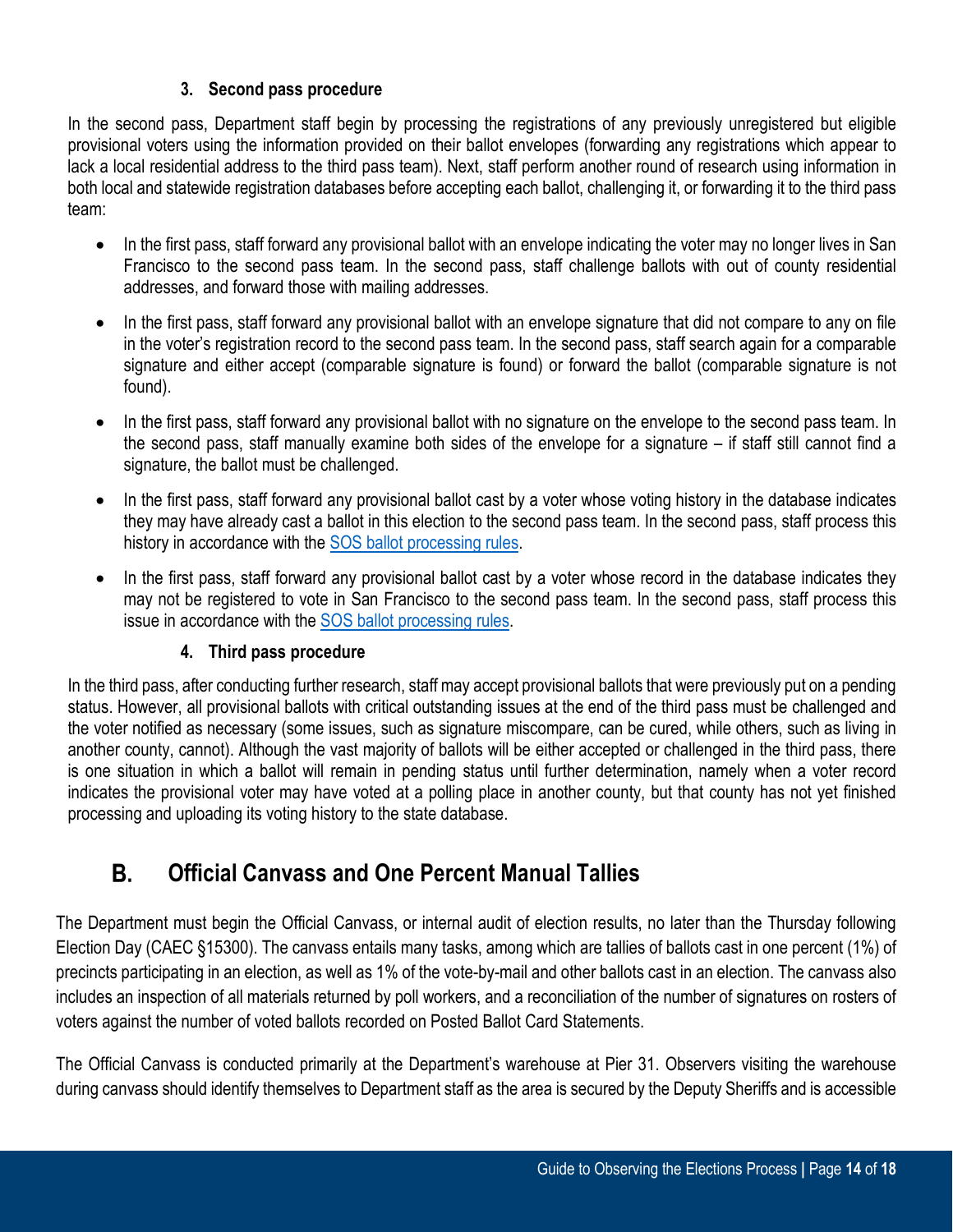to authorized personnel only.

Observers can also watch the random selection of precincts and batches of vote-by-mail and other ballots to be included in the manual tallies (CAEC §15360). The selection will occur in the lobby of the Department's office located in City Hall, Room 48. The Department posts a five-day public notice of the date and time of the random selection of precincts.

To randomly select ballots to hand tally, the Department uses 10-sided dice. After dice are rolled, the numbers facing up are matched to numbers assigned to a list of precincts for which the Department will manually tally cards voted at polling places. Next, the Department will roll the dice to select vote-by-mail and other ballots that were counted in batches that may include ballots from different precincts. For this latter category of ballots, the numbers from the rolled dice are referenced to a list of batch numbers.

If the selected precincts or batches do not include all of the contests voted upon in the election, the Department will continue rolling the dice to select additional precincts or batches until ballots from all contests are identified for inclusion in the tallies

# <span id="page-14-0"></span>**VI. Final Results Reports**

In most elections, the Department has until 30 days from Election Day to certify the election and release final results (CAEC §15372). As part of this process, the Department delivers a certified statement of the results to the Clerk of the Board of Supervisors and to the Secretary of State. The Department also posts final results on *[sfelections.org/results](https://sfelections.sfgov.org/results)*, issues a press release, and broadcasts notifications via social media.

In addition to the results reports, the Department will post images of scanned voted ballot cards on its website. Each image will be accompanied by an AuditMark log showing how the system counted the vote marks and any changes made during the adjudication process. Ballot images will be organized by supervisorial district, precinct, and type of ballot (vote-by-mail vs. poll ballots). The Department will post transaction logs from voting equipment used to tabulate ballots. As with ballot images, transaction logs will be posted alongside final election results on the Department's website.

As in the past, the Department will protect results files by applying SHA512 cryptographic hashes to the results data files, ballot card images, and transaction logs posted on *[sfelections.org.](https://sfelections.sfgov.org/)* ("SHA" is an acronym for "Secure Hash Algorithm" and SHA512 is the strongest cryptographic hash in the SHA2 family.)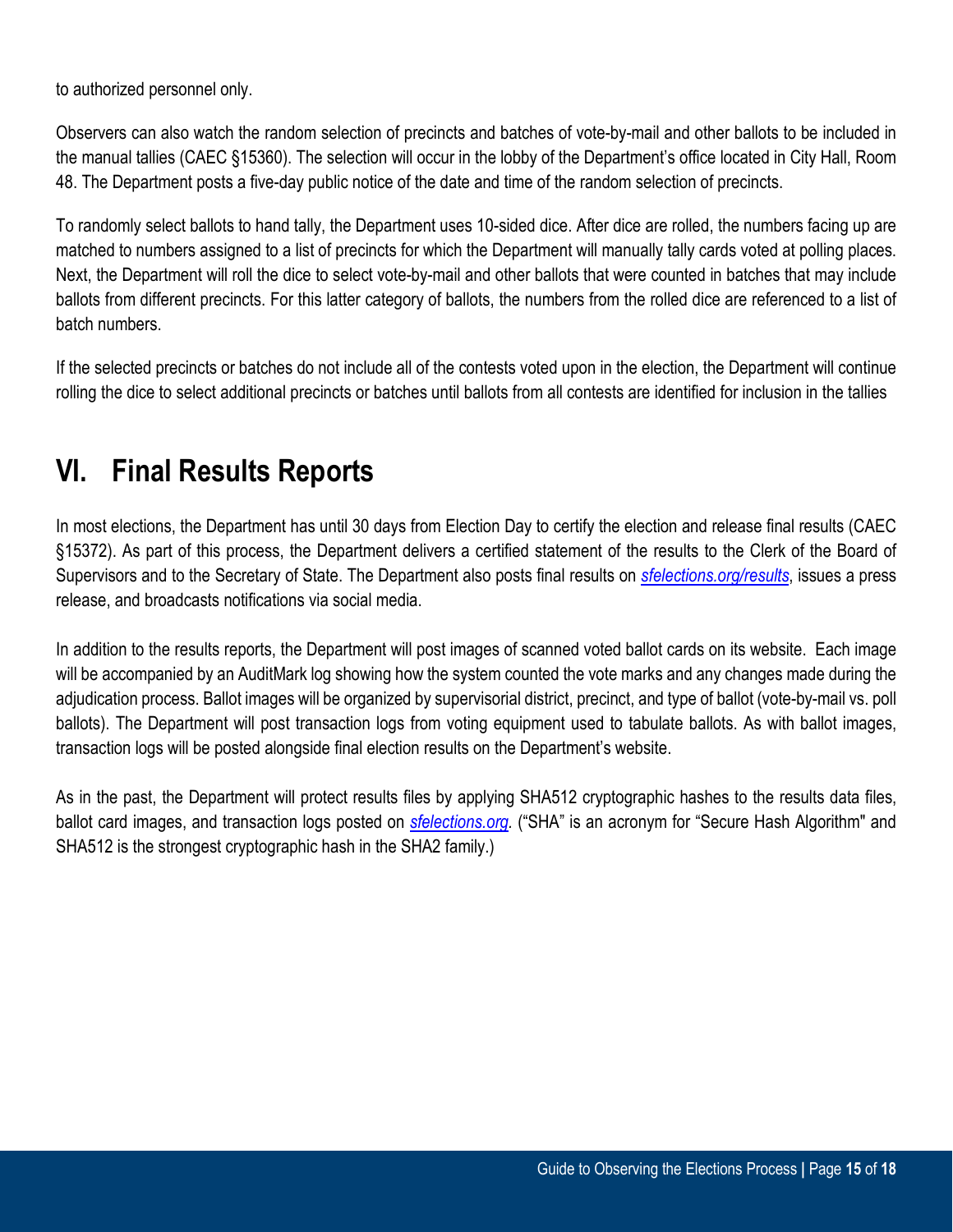# **Appendix A: June 7, 2022, Election Calendar of Observable Activities**

| <b>Before Election Day</b>                                              |                                                                                                                                                                                                                                                                    |                                                                                                               |                              |  |  |  |
|-------------------------------------------------------------------------|--------------------------------------------------------------------------------------------------------------------------------------------------------------------------------------------------------------------------------------------------------------------|---------------------------------------------------------------------------------------------------------------|------------------------------|--|--|--|
| <b>Activity</b>                                                         | <b>Details</b>                                                                                                                                                                                                                                                     | <b>Time</b>                                                                                                   | <b>Location</b>              |  |  |  |
| Voter Outreach<br>Presentations                                         | Contact Matthew Selby (415) 554-4376 for details, time, and location                                                                                                                                                                                               |                                                                                                               |                              |  |  |  |
| Designation of Letters<br>for Ballot Measures<br><b>Video recording</b> | Designation of Letters to identify each local<br>measure that will appear on the ballot.                                                                                                                                                                           | March 14, 11 a.m.                                                                                             | City Hall, Rm 48             |  |  |  |
| Random alphabet<br>drawing<br><b>Video recording</b>                    | The resulting order of letters is used for<br>determining the order of candidates' names<br>on the ballot. CAEC sections 13111(e) and<br>$(i)$ , and $13112$<br><b>Random Alphabet Selection Results (PDF)</b>                                                     | March 17, 11 a.m.                                                                                             | City Hall, Rm 48             |  |  |  |
| Proponent and<br>opponent argument<br>drawing<br><b>Video recording</b> | Selection of official proponent and opponent<br>arguments if more than one proponent's or<br>opponent's argument are submitted.                                                                                                                                    | March 17, 2 p.m.                                                                                              | City Hall, Rm 48             |  |  |  |
| Logic and Accuracy<br>Testing                                           | Testing of ImageCast Central (ICC)<br>Scanners and other media devices                                                                                                                                                                                             | April 25 - May 9                                                                                              | City Hall, Rm 48             |  |  |  |
|                                                                         | Testing of ImageCast Evolution Ballot-<br><b>Scanning Machines</b>                                                                                                                                                                                                 | April 25 - until complete, 9 a.m.-5<br>p.m.                                                                   | Warehouse, Pier 31           |  |  |  |
|                                                                         | Testing of ImageCast X Ballot-Marking<br>Devices                                                                                                                                                                                                                   | April 25 - until complete, 9 a.m.-5<br>p.m.                                                                   | Warehouse, Pier 31           |  |  |  |
| Poll Worker and Field<br><b>Support Training</b>                        | Contact Matthew Selby (415) 554-4376 for details, time, and location                                                                                                                                                                                               |                                                                                                               |                              |  |  |  |
| <b>Voting Center</b>                                                    | Any voter may vote or drop off their vote-by-<br>mail ballot at the City Hall Voting Center<br>beginning 29 days before the election.                                                                                                                              | May 9-June 7, Monday-Friday, 8<br>a.m.-5 p.m.<br>May 28-29 and June 4-5, 10 a.m.-4<br>p.m.                    | City Hall, in front of Rm 48 |  |  |  |
| Vote-by-Mail Ballot<br>Processing<br>Live stream 1<br>Live stream 2     | Sorting, scanning, and verifying signatures<br>on vote-by-mail ballot envelopes in<br>preparation for ballot counting.                                                                                                                                             | As early as April 25, following<br>transmission of ballots to military and<br>overseas voters, until complete | City Hall, Rm 48             |  |  |  |
| Live stream 3                                                           | Opening of vote-by-mail ballot envelopes,<br>ballot extraction, ballot scanning in<br>preparation for tabulation.                                                                                                                                                  | May 9 until complete                                                                                          | City Hall, Rm 48             |  |  |  |
|                                                                         | For activity on a specific day, contact Matthew Selby (415) 554-4376.                                                                                                                                                                                              |                                                                                                               |                              |  |  |  |
| <b>Ballot Adjudication</b><br>and Remake<br>Live stream 1               | When ballots contain valid votes, including<br>cases in which a ballot has been irregularly<br>marked, torn, bent, or otherwise damaged<br>and unreadable, the Department reviews<br>and adjudicates these ballots. When<br>necessary, ballot remake is conducted. | May 9 until complete                                                                                          | City Hall, Rm 48             |  |  |  |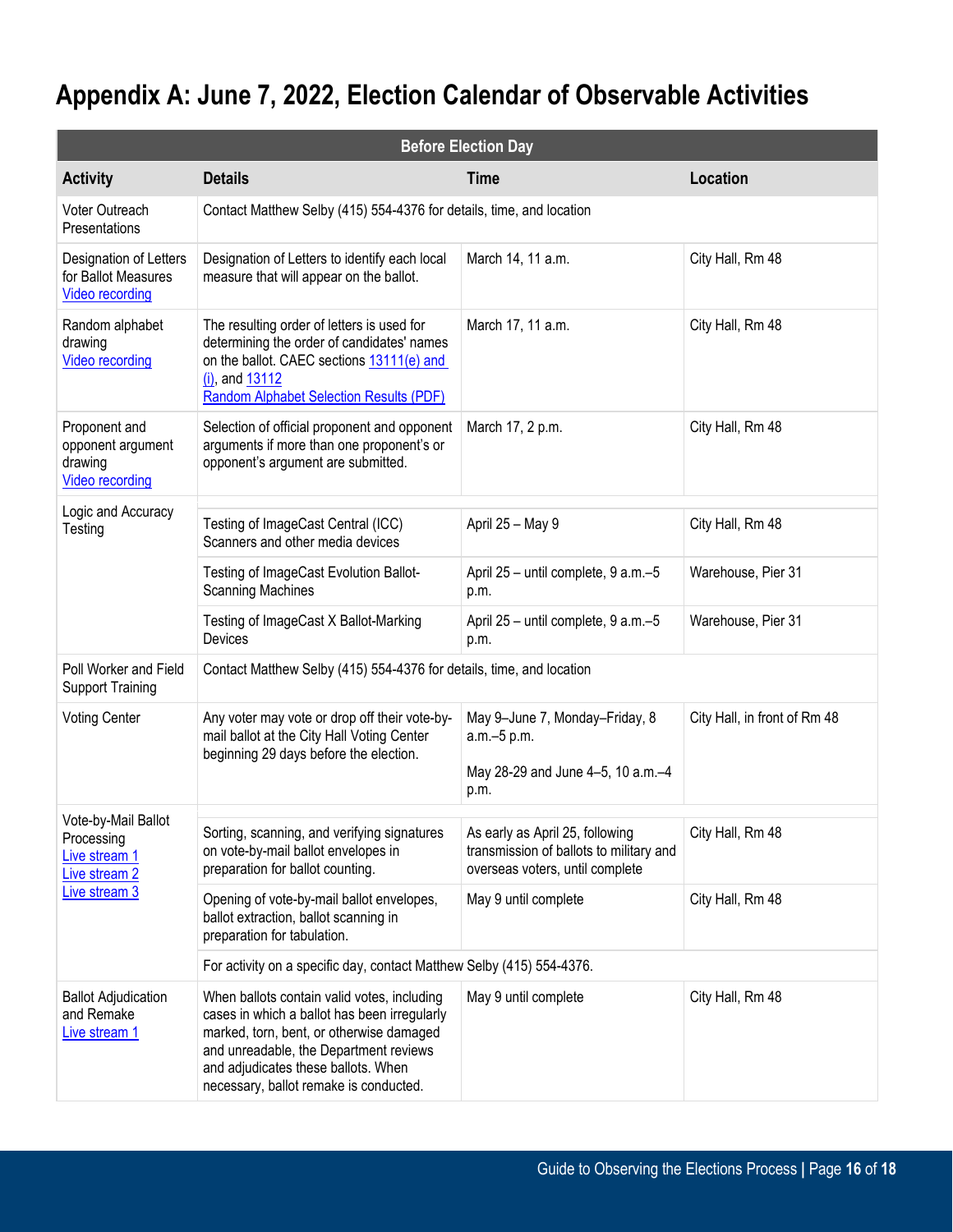| <b>Before Election Day</b>                       |                                                                                                                                                                                                                                              |                                                                                                                                                                                                                                                                                                                                                                                                       |                                                                                                                                           |                                                                                                             |                                                       |                                                          |  |
|--------------------------------------------------|----------------------------------------------------------------------------------------------------------------------------------------------------------------------------------------------------------------------------------------------|-------------------------------------------------------------------------------------------------------------------------------------------------------------------------------------------------------------------------------------------------------------------------------------------------------------------------------------------------------------------------------------------------------|-------------------------------------------------------------------------------------------------------------------------------------------|-------------------------------------------------------------------------------------------------------------|-------------------------------------------------------|----------------------------------------------------------|--|
| <b>Activity</b>                                  |                                                                                                                                                                                                                                              | <b>Details</b>                                                                                                                                                                                                                                                                                                                                                                                        | <b>Time</b>                                                                                                                               |                                                                                                             |                                                       | Location                                                 |  |
| Official Ballot Drop<br><b>Boxes</b>             |                                                                                                                                                                                                                                              | Any voter may return their vote-by-mail<br>ballot to any of San Francisco's official ballot<br>drop boxes.                                                                                                                                                                                                                                                                                            | May $9 -$ June $7$                                                                                                                        |                                                                                                             | For locations,<br>visit sfelections.org/ballotdropoff |                                                          |  |
| Mock Election Day<br><b>Support Center</b>       |                                                                                                                                                                                                                                              | An internal practice of logging and resolving<br>inquiries and issues in a simulated<br>environment similar to Election Day.                                                                                                                                                                                                                                                                          | June 4, 10:30 a.m. - 12:30 p.m.                                                                                                           |                                                                                                             | Rm adjacent to City Hall café                         |                                                          |  |
|                                                  |                                                                                                                                                                                                                                              |                                                                                                                                                                                                                                                                                                                                                                                                       | <b>On Election Day</b>                                                                                                                    |                                                                                                             |                                                       |                                                          |  |
| <b>Activity</b>                                  | <b>Details</b>                                                                                                                                                                                                                               |                                                                                                                                                                                                                                                                                                                                                                                                       | <b>Time</b>                                                                                                                               |                                                                                                             | Location                                              |                                                          |  |
| Voting<br>Center/<br>Polling<br>Places           | The City Hall Voting Center and 588 polling places are<br>open to local voters who wish to register to vote or<br>vote in person, use accessible voting equipment,<br>receive personal assistance, or return their vote-by-<br>mail ballots. |                                                                                                                                                                                                                                                                                                                                                                                                       |                                                                                                                                           | Election Day, June 7, 7<br>a.m.-8 p.m.                                                                      |                                                       | For locations,<br>visit sfelections.org/MyVotingLocation |  |
| <b>Official Ballot</b><br>Drop Boxes             | Any voter may return their vote-by-mail ballot to any of<br>San Francisco's official ballot drop boxes.                                                                                                                                      |                                                                                                                                                                                                                                                                                                                                                                                                       |                                                                                                                                           | Election Day, June 7, 7<br>a.m.-8 p.m.                                                                      |                                                       | For locations,<br>visit sfelections.org/ballotdropoff    |  |
| <b>Election Day</b><br>Support<br>Center         | Provides support to poll workers and dispatches in-<br>person assistance to polling places when needed.                                                                                                                                      |                                                                                                                                                                                                                                                                                                                                                                                                       | midnight                                                                                                                                  | 5:30 a.m. to approximately                                                                                  |                                                       | Rm adjacent to City Hall café                            |  |
| Processing<br>Center                             | Receives voted ballots, rosters of voters, and other<br>materials from polling places.                                                                                                                                                       |                                                                                                                                                                                                                                                                                                                                                                                                       | received                                                                                                                                  | Begins after 8 p.m. and<br>continues until all polling<br>place materials have been                         |                                                       | Warehouse, Pier 31                                       |  |
| Data<br>Collection<br>Center                     | Receives memory cards from polling places.                                                                                                                                                                                                   |                                                                                                                                                                                                                                                                                                                                                                                                       | Begins after 8 p.m. and<br>continues until all polling<br>place memory cards have<br>been received                                        |                                                                                                             |                                                       | City Hall, McAllister St. entrance                       |  |
| <b>Election Night</b><br>Results<br>Reporting    | Results are available on sfelections.org/results San<br>Francisco Government Television - SFGTV, Channel<br>26                                                                                                                               |                                                                                                                                                                                                                                                                                                                                                                                                       | First preliminary results<br>released at approximately<br>8:45 p.m. with updates<br>released at approximately<br>9:45 p.m. and 10:45 p.m. |                                                                                                             | City Hall, North Light Court                          |                                                          |  |
| <b>After Election Day</b>                        |                                                                                                                                                                                                                                              |                                                                                                                                                                                                                                                                                                                                                                                                       |                                                                                                                                           |                                                                                                             |                                                       |                                                          |  |
| <b>Activity</b>                                  |                                                                                                                                                                                                                                              | <b>Details</b>                                                                                                                                                                                                                                                                                                                                                                                        |                                                                                                                                           | <b>Time</b>                                                                                                 |                                                       | <b>Location</b>                                          |  |
| <b>Ballot Processing and</b><br>Tabulation       |                                                                                                                                                                                                                                              | Ballots include vote-by-mail ballots that voters returned<br>to polling places and official ballot drop boxes, and that<br>the Department received in the mail within seven days<br>of Election Day; vote-by-mail ballots that were timely<br>remedied by voters; provisional ballots; and ballots<br>with write-in votes.<br>For activity on a specific day, contact Matthew Selby<br>(415) 554-4376 |                                                                                                                                           | Continues until all ballots<br>have been counted and<br>the results are certified<br>(no later than July 7) |                                                       | City Hall, Rm 48                                         |  |
| Results Reporting after<br><b>Election Night</b> |                                                                                                                                                                                                                                              | The Department holds press briefings and posts<br>updated results on its website on any day ballots are<br>tabulated.                                                                                                                                                                                                                                                                                 | Daily at approximately 4<br>p.m.                                                                                                          |                                                                                                             |                                                       | In front of Rm 48 and<br>on sfelections.org/results      |  |